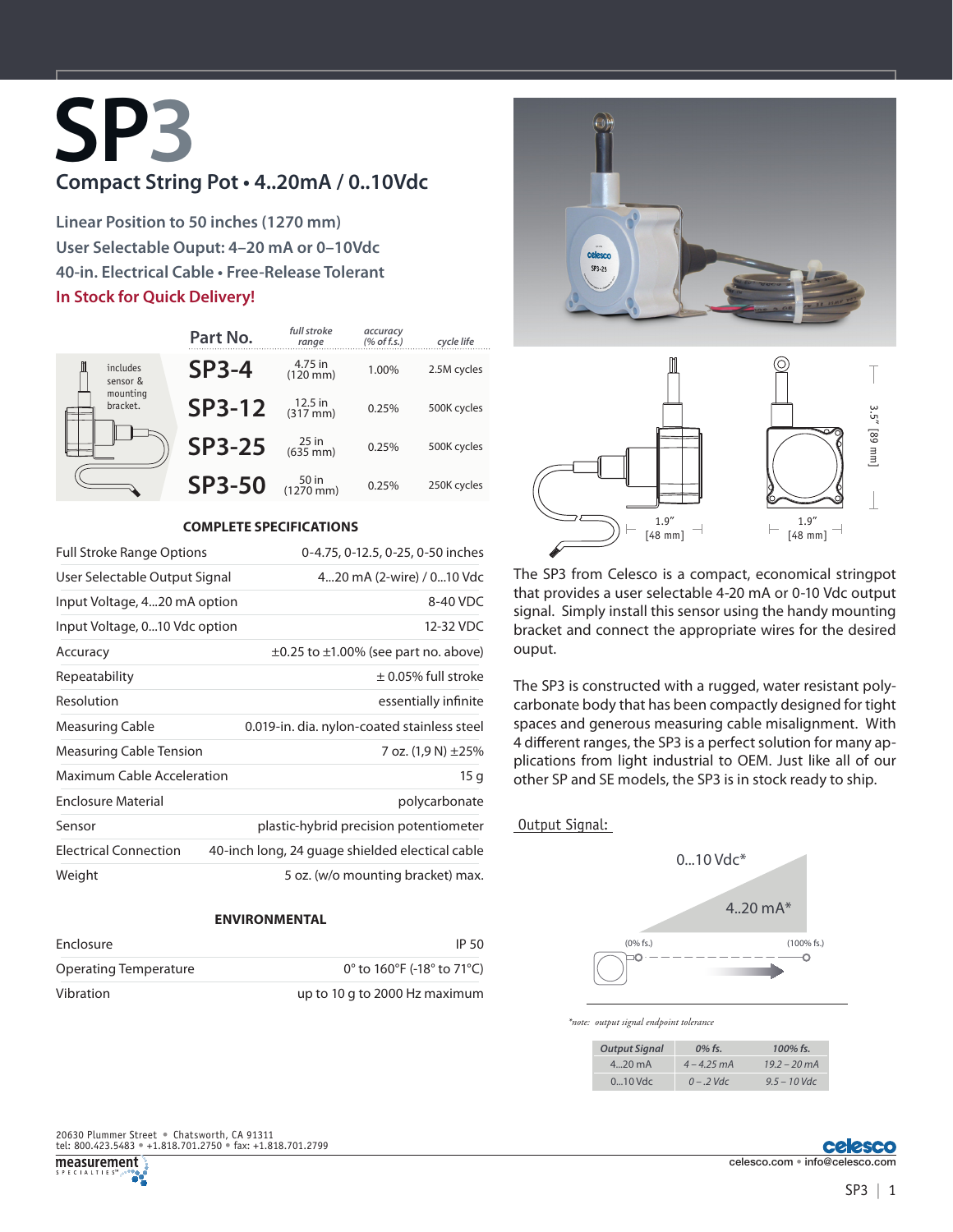## Electrical Connection:



Outline Drawing (w/o bracket):



DIMENSIONS ARE IN INCHES [MM] tolerances are 0.04 IN. [1,0 MM] unless otherwise noted.

 $*$  tolerance =  $+.005-.001$  [+0,1 -0,0] \*\* tolerance =  $+.005 - .005$  [+0,1 -0,1]